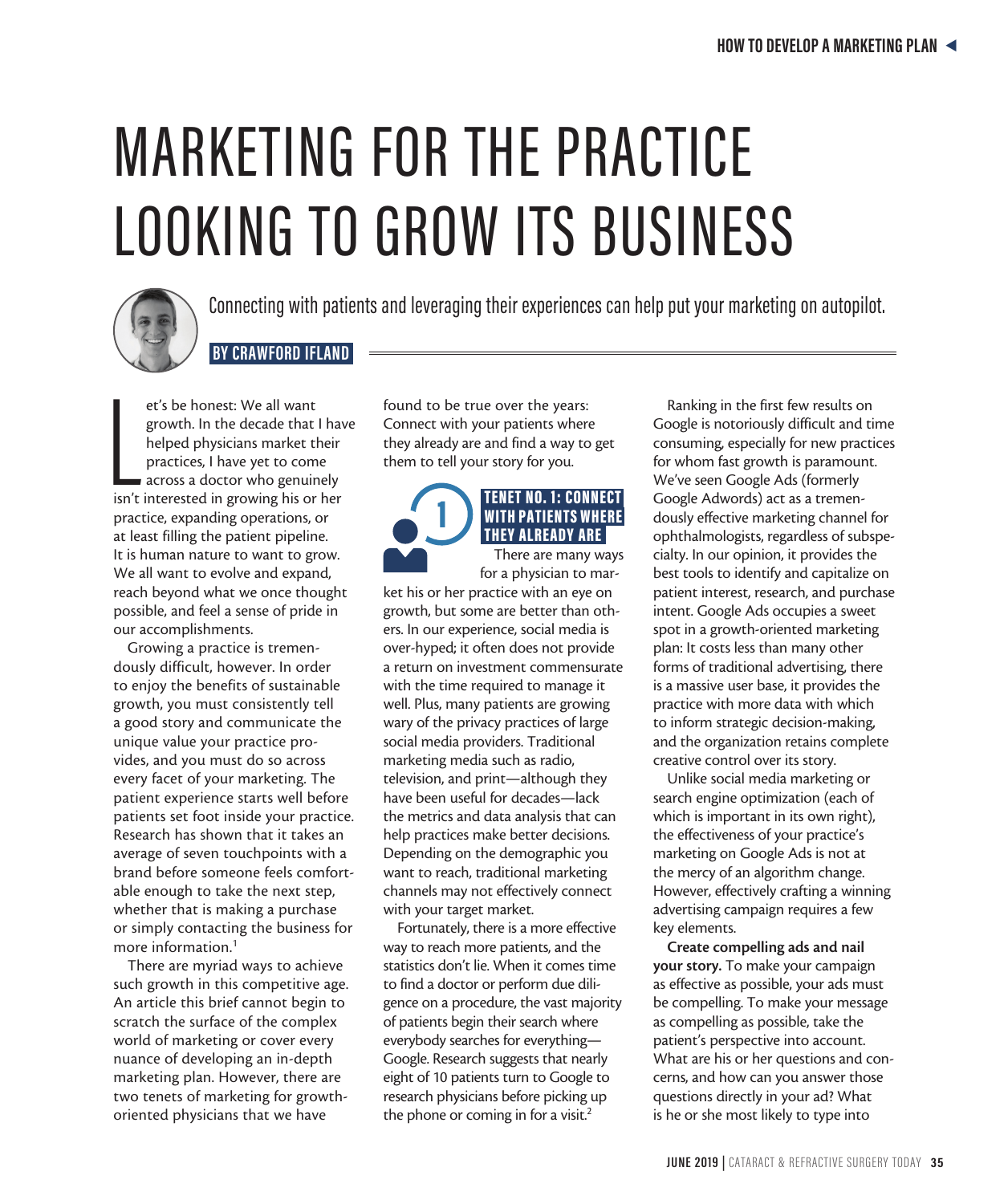Google, and how can your ads match those needs? Are questions answered on your website after he or she clicks your ad? Getting into the minds of your patients is the most practical way to develop compelling ads and get your story right.

Target the sweet spot. One of the benefits of Google Ads is the advanced targeting it allows. By using demographic data such as age, gender, and location and tools such as advanced keyword matching techniques, you can ensure that your messaging hits the right patient at the exact right time. However, targeting appropriately takes experience and experimentation. Target too tightly and you will likely miss some patients; cast the net too wide and you may dilute your effectiveness and spread your budget too thin.

Focus on the metrics that matter. Social media and many traditional marketing efforts are obsessed with what we call *vanity metrics*. How many likes did you get? What's the subscriber base of the newspaper that ran your ad? These numbers couldn't matter less: They do not drive results.

With Google Ads, the temptation to focus on vanity metrics is still present, but it is diminished. Don't worry about your website traffic or how many people saw your ad. Instead, focus on how many new leads you received and how many visitors you converted. I'd rather have a Google Ads campaign that drove only 100 people to a practice website but converted 20% of them into patients than a print ad that drove 1,000 but converted only 1%.

# **2** TENET NO. 2: GET<br>
YOUR PATIENTS TO TELL YOUR STORY FOR YOU Google Ads meets

patients where they are and displays the right message at the right time. That is effective for reaching patients who begin their searches online, but what about opportunities elsewhere?

**"IN ORDER TO ENJOY THE BENEFITS OF SUSTAINABLE GROWTH, YOU MUST CONSISTENTLY TELL A GOOD** *STORY AND COMMUNICATE THE UNIOUE VALUE YOUR* **PRACTICE PROVIDES, AND YOU MUST DO SO ACROSS EVERY FACET OF YOUR MARKETING."** 

Yes, most patients turn to Google first in their search to find a doctor, but not everybody will. Where do those patients go instead?

Research suggests that patients who don't immediately turn to a search engine instead solicit the advice and experiences of friends or family members. However, in the absence of a friend or family member's recommendation, a surprising number of patients turn to online reviews. In one survey, 84% of respondents said that they trust online reviews as much as a personal recommendation from someone they know.<sup>3</sup>

Online reviews are incredibly important to practices. We are living in the age of the empowered patient. Online review signals—including the number of reviews a practice has, its average rating, and the recency of its reviews are the third most influential factor in Google's ranking algorithm. Therefore, a good review profile can be a boon for your practice's online visibility. Going from a 3-star average to a 4.5-star average on Google yields 25% more clicks and phone calls, and our internal research indicates that the average practice receives a 5% to 9% revenue bump for each 1-star increase in its online reviews. Additionally, 57% of respondents to a survey said that they will only patronize a business if it has 4 or more stars online.3

To capitalize on the human tendency to share experiences with others, physicians must leverage their patients' experiences and connections to grow their patient pipeline through organic referrals. Although there are many ways to do this, the most effective strategy we've found is to use a patient review generation system.

There are many patient review generation systems on the market that allow you to automatically collect feedback, monitor your online presence, and gently encourage patients to leave reviews. Popular choices include Birdeye, Grade.us, and Podium. My favorite, in terms of ease of use and bang for your buck, is PatientVoice (although I am biased because this is the review generation software my firm developed for physicians).

A good patient review generation system should enable you to gain internal feedback from your patients, incentivize patients to share their opinions by leaving a review for your practice online, and help you review and manage your online reputation across popular platforms such as Facebook, Google MyBusiness, Healthgrades, and Yelp, all from one dashboard.

Sadly, many practices do not capitalize on the power of online patient reviews because they either do not recognize their importance or do not believe that their patients would comply if asked to tell others about their experiences. However, a consumer survey found that seven of 10 respondents would gladly leave a review about their experience if the business would ask for it.3